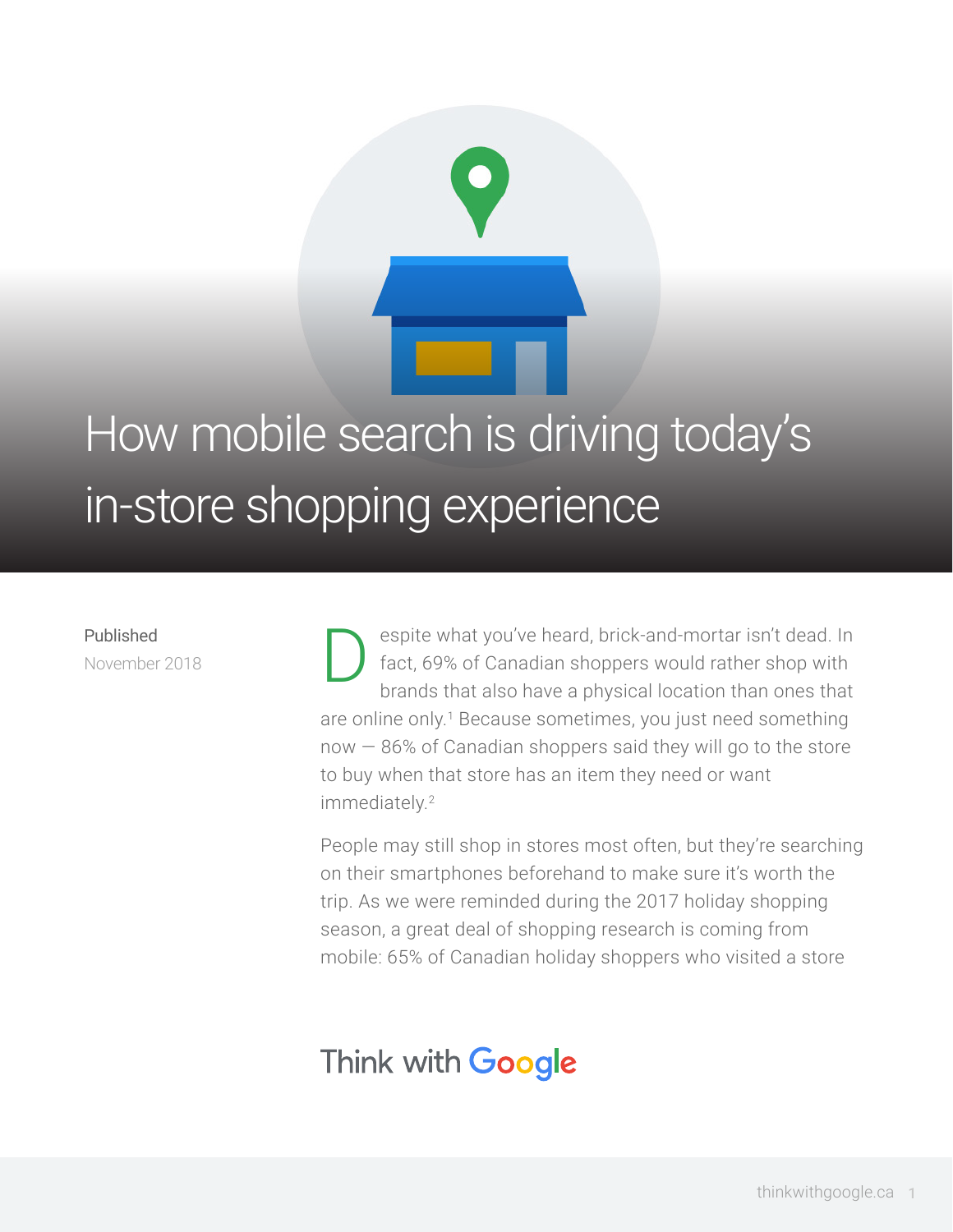turned to online search before going in-store.<sup>3</sup> What are they asking for help with before they go? Here's what we found:



### **What shoppers are asking for when they search before they shop**

### Help inspire my purchase

Shoppers turn to search before heading to the store when they don't have a product or brand in mind. Mobile searches for "\_\_ brands" are rising, as in "sock brands" (+150%), "men's watch brands" (+70%), "best purse brands" (+140%), and "makeup brands" (+150%).4 They're also looking for helpful recommendations on what to buy — in Canada, searches for reviews on mobile have increased by more than 120% over the past two years.<sup>5</sup>



### 65%

of Canadian holiday shoppers who visited a store turned to online search before going into a store.

Source: Google/Ipsos, "Omnichannel Holiday Study," Nov. 2017–Jan. 2018, Canada, n=543 holiday shoppers who visited a store in the past 48 hours.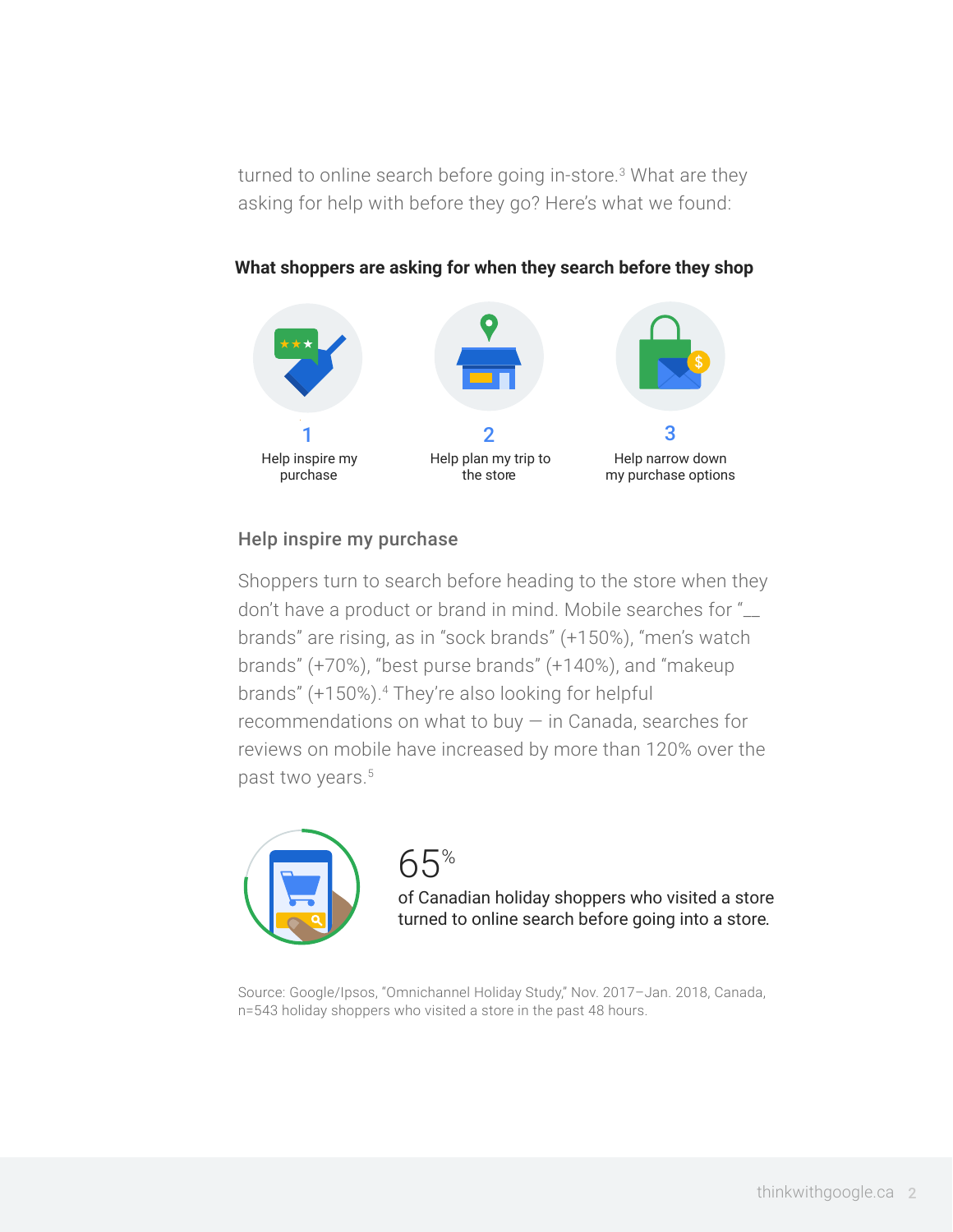### Help plan my in-store trip

Research tells us that one in three Canadian holiday shoppers who used search before shopping looked for details about the store itself, such as locations or proximity.<sup>3</sup> And "near me" searches in Canada continue to grow — compared to 2015, "near me" searches grew over 700%.<sup>5</sup> In addition to queries for local businesses near them, people are relying on their phones to check store hours, directions, wait times, contact information, and increasingly, product availability. In fact, 43% of Canadian shoppers wish retailers would do a better job of sharing inventory information.<sup>6</sup>

### Help narrow down my purchase options

Once they've homed in on a few options, people search on mobile to help make a final decision. They're researching a purchase they plan to make in stores or to find the best option for their needs. We know shoppers are on the hunt for the best deals. How so? Because 42% of those who used their phone in store over the holidays to shop said they did so to look for deals or savings, and 21% said they turned to their phones to read email offers.7 On top of that, 42% of Canadian shoppers said they think getting deals on their smartphone while in-store is a trend that is both cool and something they'd use.<sup>1</sup>

#### Making mobile count

With so many people relying on their smartphones before shopping in store, the need for strategic and informed product content has never been more essential. Omnichannel retail leaders must prioritize the mobile experience  $-$  it could mean